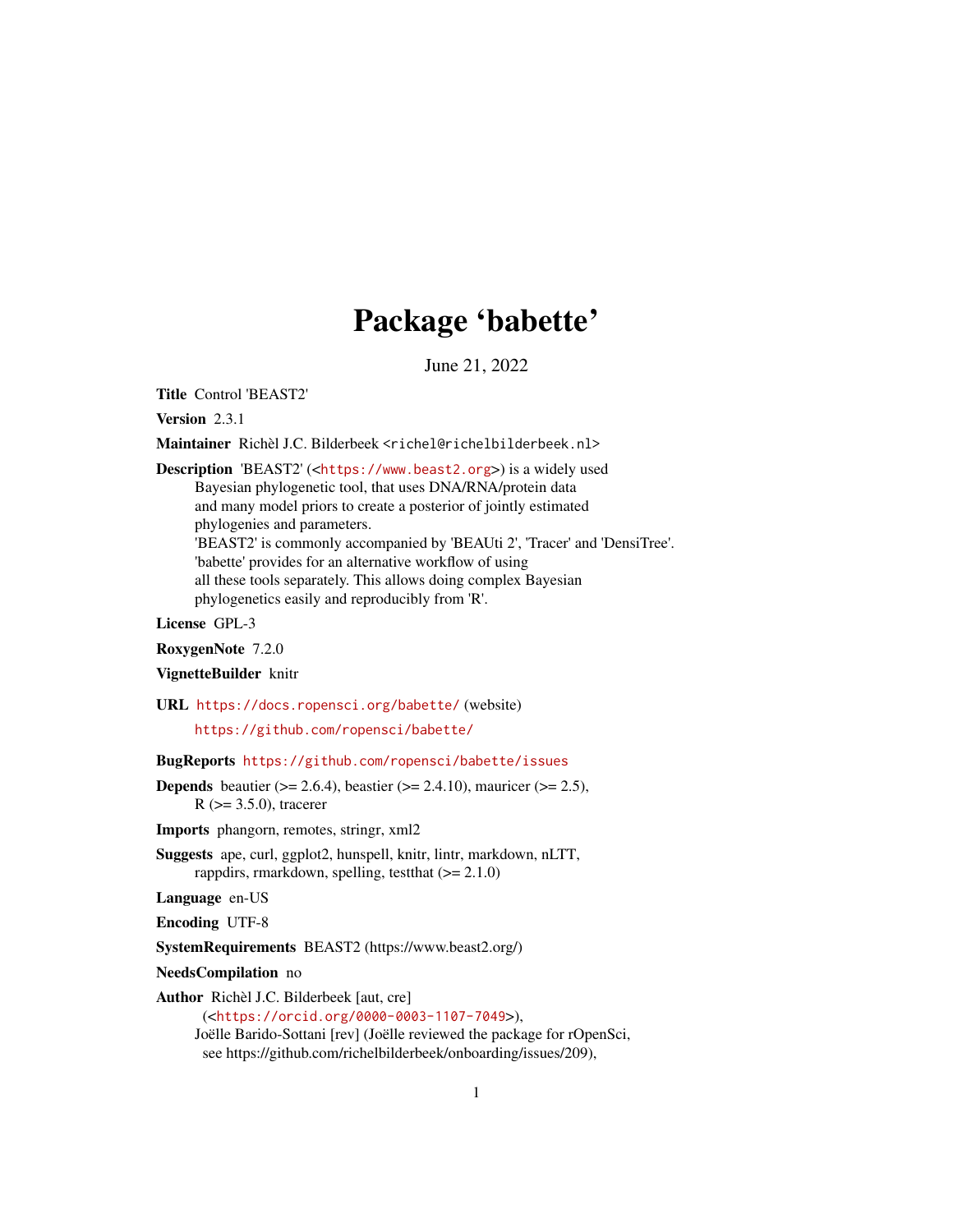#### <span id="page-1-0"></span>2 babette based on the set of the set of the set of the set of the set of the set of the set of the set of the set of the set of the set of the set of the set of the set of the set of the set of the set of the set of the s

```
David Winter [rev] (David reviewed the package for rOpenSci, see
 https://github.com/richelbilderbeek/onboarding/issues/209),
Jason Griffiths [ctb] (<https://orcid.org/0000-0002-1667-8233>),
Giovanni Laudanno [ctb]
```
# Repository CRAN

Date/Publication 2022-06-21 11:10:02 UTC

# R topics documented:

|       | $get\_alignment\_ids\_from\_xml \dots \dots \dots \dots \dots \dots \dots \dots \dots \dots \dots \dots \dots \dots \dots \dots$ |    |
|-------|----------------------------------------------------------------------------------------------------------------------------------|----|
|       |                                                                                                                                  |    |
|       |                                                                                                                                  |    |
|       |                                                                                                                                  |    |
|       |                                                                                                                                  |    |
|       |                                                                                                                                  |    |
|       |                                                                                                                                  |    |
|       |                                                                                                                                  |    |
| Index |                                                                                                                                  | 22 |

<span id="page-1-1"></span>babette *babette: A package for Bayesian phylogenetics.*

#### Description

'babette' provides for an alternative workflow of using the popular phylogenetics tool 'BEAST2', including it peripheral tools. From an alignment and inference model, a posterior of jointly estimated phylogenies and parameter estimates is generated.

# Note

the imports are created by script 'scripts/create\_imports.R'

# Author(s)

Richèl J.C. Bilderbeek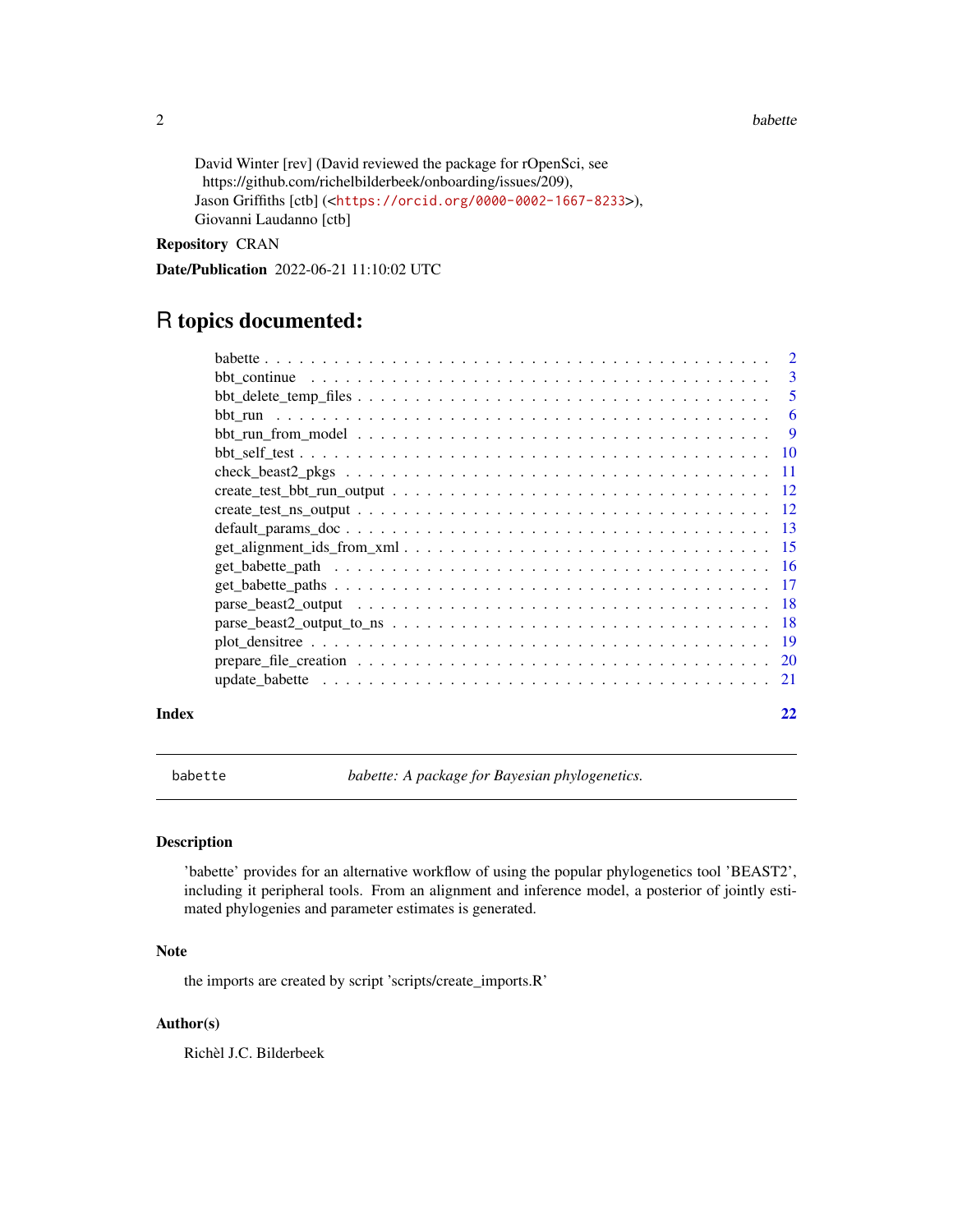### <span id="page-2-0"></span>bbt\_continue 3

# See Also

Use [bbt\\_self\\_test](#page-9-1) to do verify [babette](#page-1-1) is installed correctly.

These are packages associated with 'babette':

- ['beautier'](#page-0-0) creates 'BEAST2' input files.
- ['beastier'](#page-0-0) runs 'BEAST2'.
- ['mauricer'](#page-0-0) does 'BEAST2' package management.
- ['tracerer'](#page-0-0) parses 'BEAST2' output files.

#### Examples

```
if (beastier::is_on_ci() && is_beast2_installed()) {
 beastier::remove_beaustier_folders()
 beastier::check_empty_beaustier_folders()
 inference_model <- create_test_inference_model()
 beast2_options <- create_beast2_options()
 bbt_run_from_model(
    fasta_filename = get_babette_path("anthus_aco.fas"),
    inference_model = inference_model,
   beast2_options = beast2_options
 \lambda# Clean up temporary files created by babette
 bbt_delete_temp_files(
   inference_model = inference_model,
   beast2_options = beast2_options
 \lambdabeastier::remove_beaustier_folders()
 beastier::check_empty_beaustier_folders()
}
beastier::remove_beaustier_folders()
```
bbt\_continue *Continue a BEAST2 run*

#### Description

Do a full run: create a 'BEAST2' configuration file (like 'BEAUti 2'), run 'BEAST2', parse results (like 'Tracer')

#### Usage

bbt\_continue(fasta\_filename, inference\_model, beast2\_options)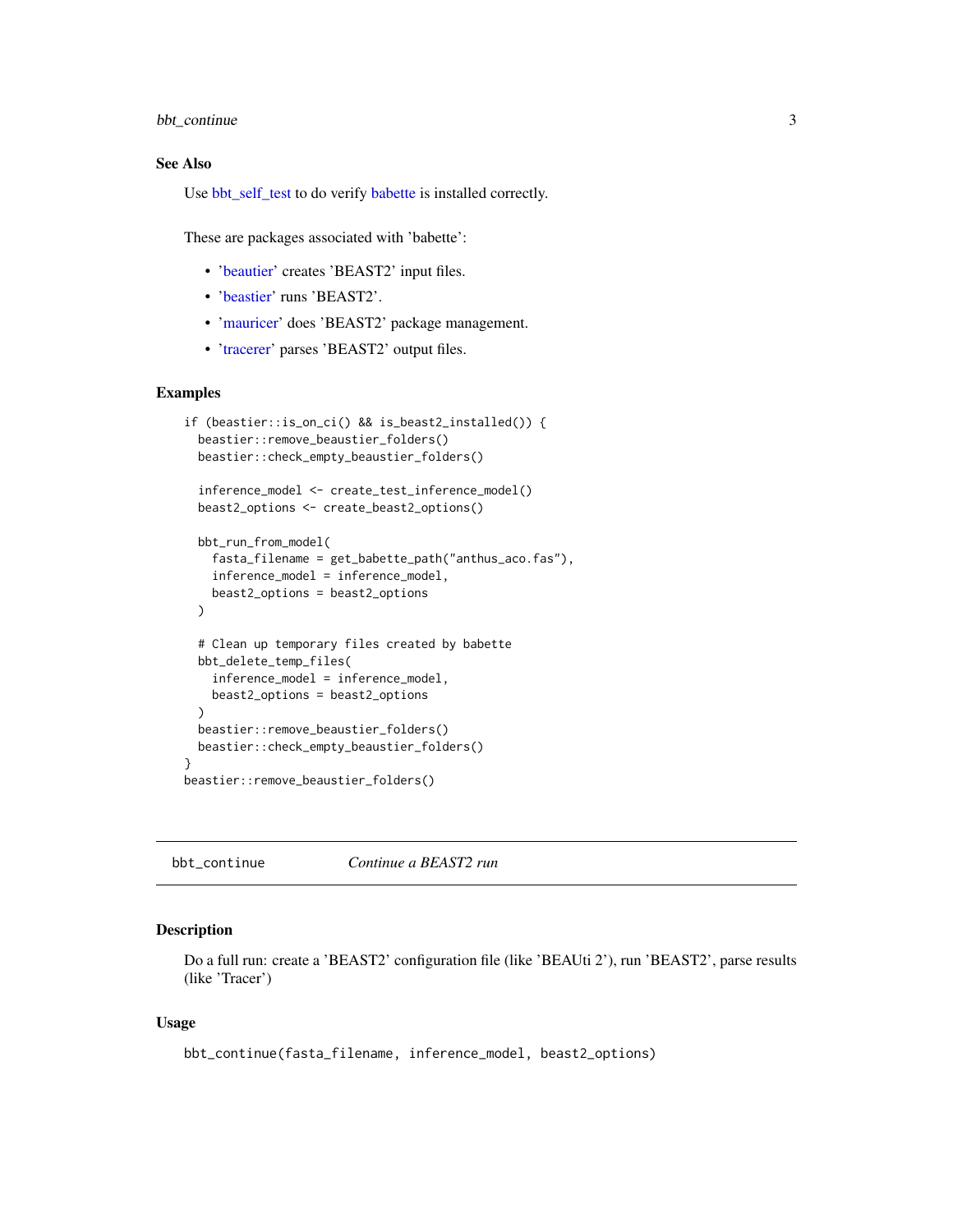#### Arguments

```
fasta_filename a FASTA filename
inference_model
                 a Bayesian phylogenetic inference model, as returned by create_inference_model
beast2_options 'BEAST2' options, as can be created by create_beast2_options
```
# Value

a list with the following elements:

- estimates: a data frame with 'BEAST2' parameter estimates
- [alignment\_id]\_trees: a multiPhylo containing the phylogenies in the 'BEAST2' posterior. [alignment\_id] is the ID of the alignment. For example, when running bbt\_run\_from\_model with anthus\_aco.fas, this element will have name anthus\_aco\_trees
- operators: a data frame with the 'BEAST2' MCMC operator acceptances
- output: a numeric vector with the output sent to standard output and error streams
- ns: (optional) the results of a marginal likelihood estimation, will exist only when create\_ns\_mcmc was used for mcmc. This structure will contain the following elements:
	- marg\_log\_lik the marginal log likelihood estimate
	- marg\_log\_lik\_sd the standard deviation around the estimate
	- estimates the parameter estimates created during the marginal likelihood estimation
	- trees the trees created during the marginal likelihood estimation

#### Author(s)

Richèl J.C. Bilderbeek

#### See Also

Use [remove\\_burn\\_ins](#page-0-0) to remove the burn-ins from the posterior's estimates (posterior\$estimates)

```
if (beastier::is_on_ci() && is_beast2_installed()) {
 beastier::remove_beaustier_folders()
 beastier::check_empty_beaustier_folders()
 # A simple FASTA file
 fasta_filename <- beautier::get_beautier_path("test_output_0.fas")
 # Simple short inference
 inference_model <- create_test_inference_model()
 # Default BEAST2 options
 beast2_options <- create_beast2_options()
 bbt_run_from_model(
```
<span id="page-3-0"></span>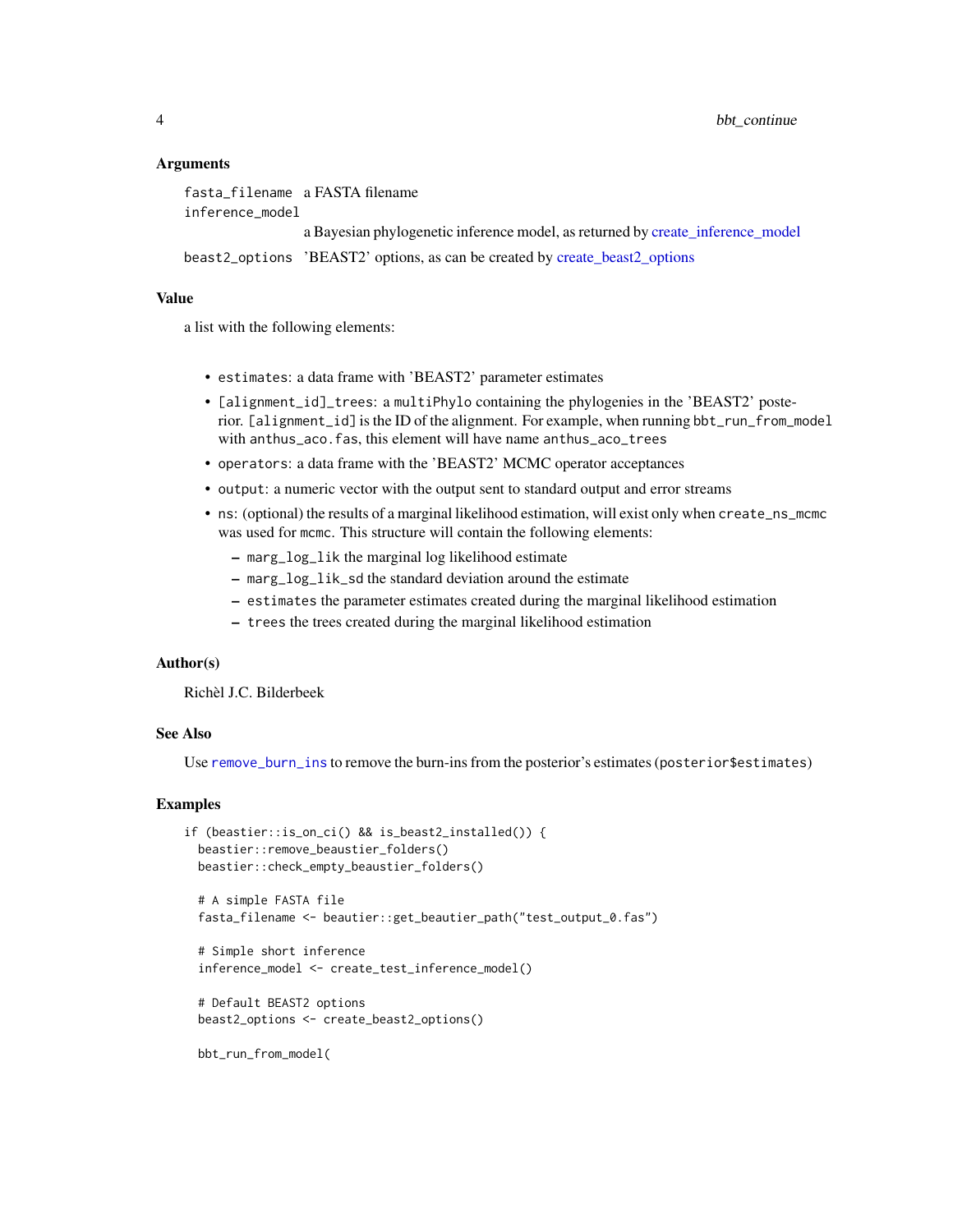```
fasta_filename = fasta_filename,
  inference_model = inference_model,
  beast2_options = beast2_options
\lambdabbt_continue(
  fasta_filename = fasta_filename,
  inference_model = inference_model,
  beast2_options = beast2_options
\lambda# Cleanup
bbt_delete_temp_files(
  inference_model = inference_model,
  beast2_options = beast2_options
)
beastier::remove_beaustier_folders()
beastier::check_empty_beaustier_folders()
```
bbt\_delete\_temp\_files *Delete all the temporary files created by [bbt\\_run\\_from\\_model](#page-8-1)*

#### Description

}

Delete all the temporary files created by [bbt\\_run\\_from\\_model](#page-8-1)

#### Usage

```
bbt_delete_temp_files(inference_model, beast2_options)
```
#### Arguments

inference\_model

a Bayesian phylogenetic inference model, as returned by [create\\_inference\\_model](#page-0-0) beast2\_options 'BEAST2' options, as can be created by [create\\_beast2\\_options](#page-0-0)

# Author(s)

Richèl J.C. Bilderbeek

```
if (beastier::is_on_ci() && is_beast2_installed()) {
 beastier::remove_beaustier_folders()
 beastier::check_empty_beaustier_folders()
 # Do a minimal run
 inference_model <- create_test_inference_model()
```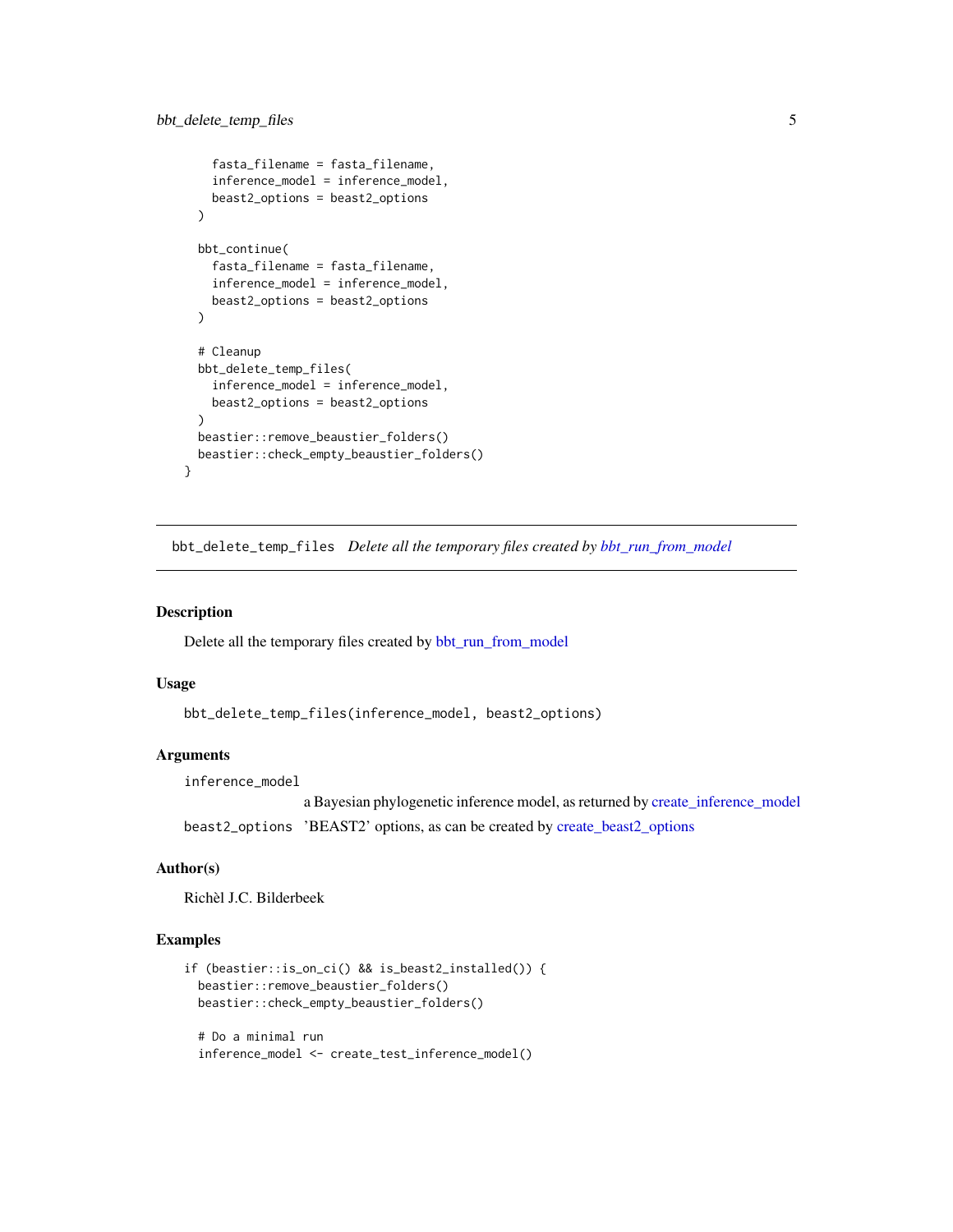```
beast2_options <- create_beast2_options()
 bbt_run_from_model(
    fasta_filename = get_fasta_filename(),
    inference_model = inference_model,
   beast2_options = beast2_options
 \lambda# Cleanup
 bbt_delete_temp_files(
    inference_model = inference_model,
   beast2_options = beast2_options
 \lambdabeastier::remove_beaustier_folders()
 beastier::check_empty_beaustier_folders()
}
```
<span id="page-5-1"></span>

bbt\_run *Run BEAST2*

#### Description

Do a full BEAST2 run: create a 'BEAST2' configuration file (like 'BEAUti 2'), run 'BEAST2', parse results (like 'Tracer')

#### Usage

```
bbt_run(
  fasta_filename,
  tipdates_filename = NA,
  site_model = beautier::create_jc69_site_model(),
  clock_model = beautier::create_strict_clock_model(),
  tree_prior = beautier::create_yule_tree_prior(),
 mca-prior = NA,
 mcmc = beautier::create_mcmc(),
  beast2_input_filename = beastier::create_temp_input_filename(),
  rng\_seed = 1,
  beast2_output_state_filename = beastier::create_temp_state_filename(),
  beast2_path = beastier::get_default_beast2_path(),
  overwrite = TRUE,
  verbose = FALSE
\lambda
```
# Arguments

fasta\_filename a FASTA filename tipdates\_filename name of the file containing tip dates

<span id="page-5-0"></span>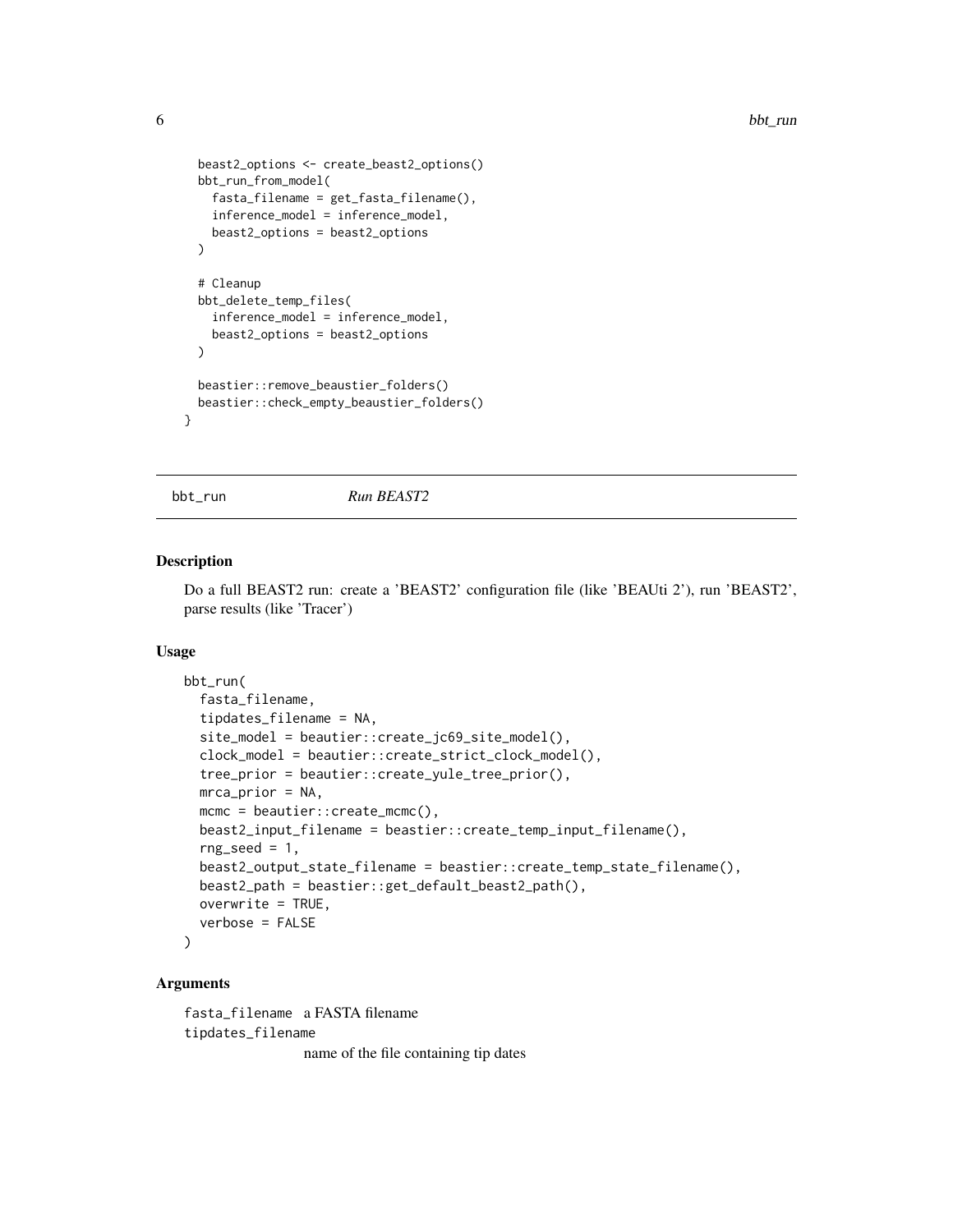#### <span id="page-6-0"></span>bbt\_run 7

| site_model                   | one site model, see create_site_models                                                                                                                                                                                                                                                                                                                                                                                                                                                                                                           |
|------------------------------|--------------------------------------------------------------------------------------------------------------------------------------------------------------------------------------------------------------------------------------------------------------------------------------------------------------------------------------------------------------------------------------------------------------------------------------------------------------------------------------------------------------------------------------------------|
| clock_model                  | one clock model, see create_clock_model                                                                                                                                                                                                                                                                                                                                                                                                                                                                                                          |
| tree_prior                   | one tree priors, as created by create_tree_prior                                                                                                                                                                                                                                                                                                                                                                                                                                                                                                 |
| mrca_prior                   | one Most Recent Common Ancestor prior, as returned by create_mrca_prior                                                                                                                                                                                                                                                                                                                                                                                                                                                                          |
| mcmc                         | the MCMC options, see create_mcmc                                                                                                                                                                                                                                                                                                                                                                                                                                                                                                                |
| beast2_input_filename        |                                                                                                                                                                                                                                                                                                                                                                                                                                                                                                                                                  |
|                              | path of the 'BEAST2' configuration file. By default, this file is put in a tempo-<br>rary folder with a random filename, as the user needs not read it: it is used as<br>input of 'BEAST2'. Specifying a beast2_input_filename allows to store that<br>file in a more permanently stored location.                                                                                                                                                                                                                                               |
| rng_seed                     | the random number generator seed. Must be either NA or a positive non-zero<br>value. An RNG seed of NA results in 'BEAST2' picking a random seed.                                                                                                                                                                                                                                                                                                                                                                                                |
| beast2_output_state_filename |                                                                                                                                                                                                                                                                                                                                                                                                                                                                                                                                                  |
|                              | name of the final state file created by 'BEAST2', containing the operator accep-<br>tances. By default, this file is put a temporary folder with a random filename,<br>as the user needs not read it: its content is parsed and returned by this func-<br>tion. Specifying a beast2_output_state_filename allows to store that file in<br>a more permanently stored location.                                                                                                                                                                    |
| beast2_path                  | name of either a 'BEAST2' binary file (usually simply beast) or a 'BEAST2'<br>jar file (usually has a .jar extension). Use get_default_beast2_bin_path to<br>get the default BEAST binary file's path Use get_default_beast2_jar_path<br>to get the default BEAST jar file's path                                                                                                                                                                                                                                                                |
| overwrite                    | will 'BEAST2' overwrite files? Like 'BEAST2', this is set to TRUE by default.<br>If TRUE, 'BEAST2' will overwrite the beast2_options\$output_state_filename<br>if its present. If FALSE, 'BEAST2' will not overwrite the beast2_options\$output_state_filename<br>if its present and babette will give an error message. Note that if overwrite<br>is set to FALSE when a tracelog (see create_tracelog), screenlog (see cre-<br>ate_screenlog) or treelog (see create_treelog) file already exists, 'BEAST2'<br>(and thus babette) will freeze. |
| verbose                      | set to TRUE for more output                                                                                                                                                                                                                                                                                                                                                                                                                                                                                                                      |

# Details

Prefer using [bbt\\_run\\_from\\_model](#page-8-1), as it has a cleaner interface.

# Value

a list with the following elements:

- estimates: a data frame with 'BEAST2' parameter estimates
- [alignment\_id]\_trees: a multiPhylo containing the phylogenies in the 'BEAST2' posterior. [alignment\_id] is the ID of the alignment. For example, when running [bbt\\_run](#page-5-1) with anthus\_aco.fas, this element will have name anthus\_aco\_trees
- operators: a data frame with the 'BEAST2' MCMC operator acceptances
- output: a numeric vector with the output sent to standard output and error streams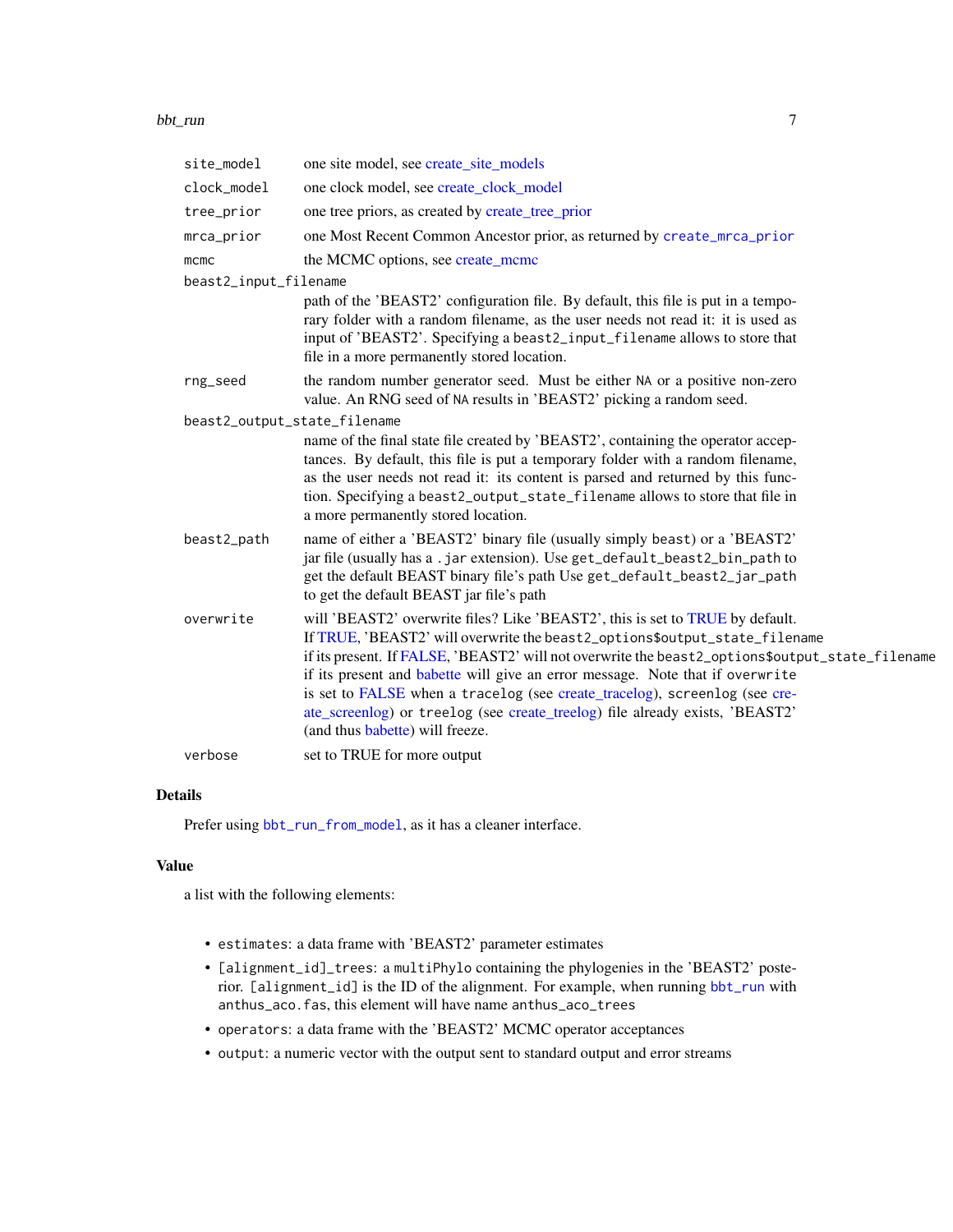- <span id="page-7-0"></span>• ns: (optional) the results of a marginal likelihood estimation, will exist only when [create\\_ns\\_mcmc](#page-0-0) was used for the MCMC. This structure will contain the following elements:
	- marg\_log\_lik the marginal log likelihood estimate
	- marg\_log\_lik\_sd the standard deviation around the estimate
	- estimates the parameter estimates created during the marginal likelihood estimation
	- trees the trees created during the marginal likelihood estimation

#### Author(s)

Richèl J.C. Bilderbeek

#### See Also

Use [remove\\_burn\\_ins](#page-0-0) to remove the burn-ins from the posterior's estimates (posterior\$estimates)

```
if (beastier::is_on_ci() && is_beast2_installed()) {
 beastier::remove_beaustier_folders()
 beastier::check_empty_beaustier_folders()
 # Setup for a short run
 mcmc <- create_test_mcmc()
 # Store filenames for cleanup.
 # Note that 'bbt_run_from_model allows for easier cleanup
 mcmc$tracelog$filename <- tempfile()
 mcmc$treelog$filename <- tempfile()
 mcmc$screenlog$filename <- tempfile()
 beast2_input_filename <- tempfile()
 beast2_output_state_filename <- tempfile()
 bbt_run(
    fasta_filename = get_babette_path("anthus_aco.fas"),
   beast2_input_filename = beast2_input_filename,
   beast2_output_state_filename = beast2_output_state_filename,
   mcmc = mcmc
 )
 # Cleanup
 # Again, note that 'bbt_run_from_model allows for easier cleanup
 file.remove(mcmc$tracelog$filename)
 file.remove(mcmc$treelog$filename)
 file.remove(mcmc$screenlog$filename)
 file.remove(beast2_input_filename)
 file.remove(beast2_output_state_filename)
 beastier::remove_beaustier_folders()
 beastier::check_empty_beaustier_folders()
}
```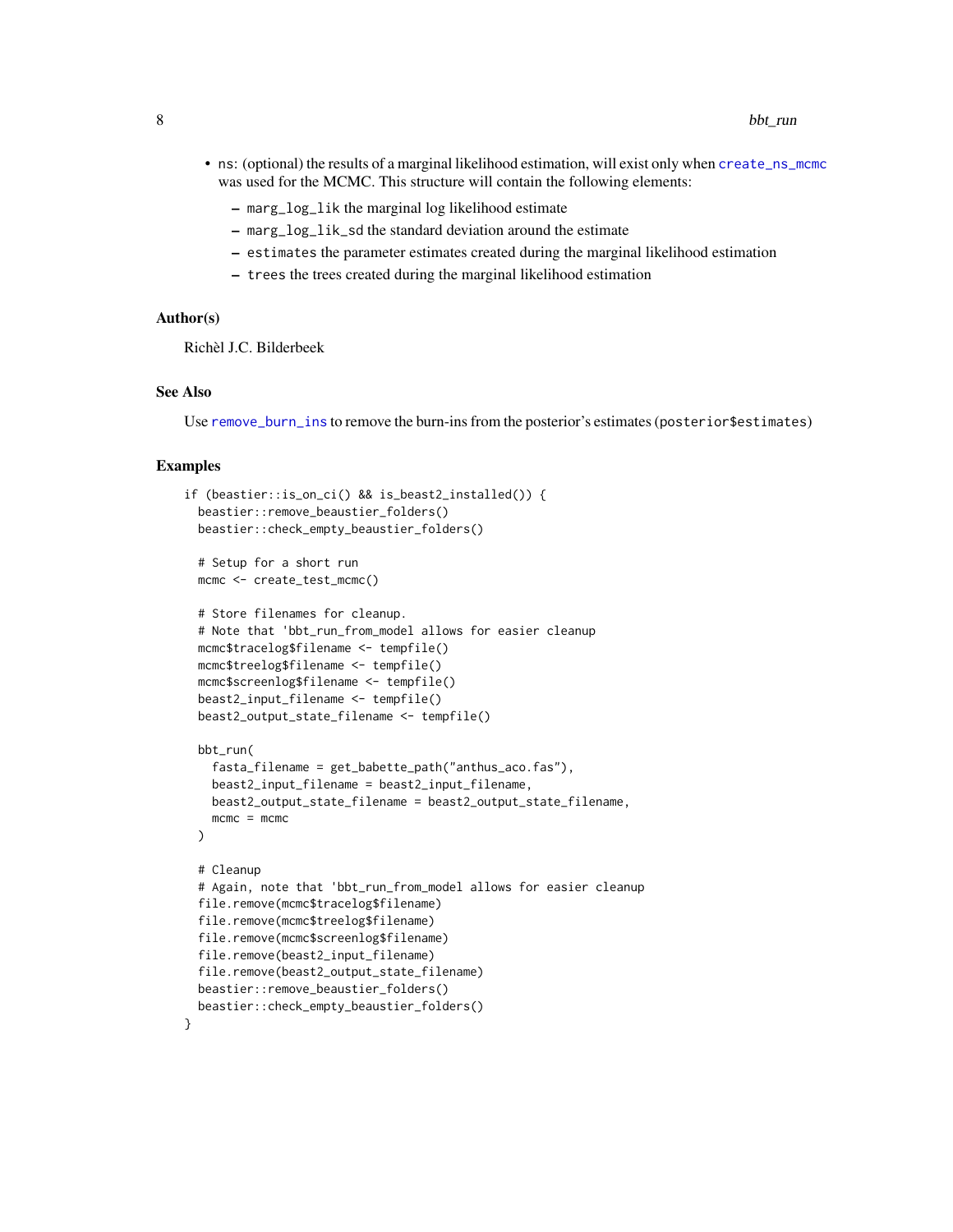#### <span id="page-8-1"></span><span id="page-8-0"></span>Description

Do a full run: create a 'BEAST2' configuration file (like 'BEAUti 2'), run 'BEAST2', parse results (like 'Tracer')

#### Usage

```
bbt_run_from_model(
  fasta_filename,
  inference_model = beautier::create_inference_model(),
  beast2_options = beastier::create_beast2_options()
)
```
# Arguments

fasta\_filename a FASTA filename inference\_model

a Bayesian phylogenetic inference model, as returned by [create\\_inference\\_model](#page-0-0)

beast2\_options 'BEAST2' options, as can be created by [create\\_beast2\\_options](#page-0-0)

#### Value

a list with the following elements:

- estimates: a data frame with 'BEAST2' parameter estimates
- [alignment\_id]\_trees: a multiPhylo containing the phylogenies in the 'BEAST2' posterior. [alignment\_id] is the ID of the alignment. For example, when running bbt\_run\_from\_model with anthus\_aco.fas, this element will have name anthus\_aco\_trees
- operators: a data frame with the 'BEAST2' MCMC operator acceptances
- output: a numeric vector with the output sent to standard output and error streams
- ns: (optional) the results of a marginal likelihood estimation, will exist only when create\_ns\_mcmc was used for mcmc. This structure will contain the following elements:
	- marg\_log\_lik the marginal log likelihood estimate
	- marg\_log\_lik\_sd the standard deviation around the estimate
	- estimates the parameter estimates created during the marginal likelihood estimation
	- trees the trees created during the marginal likelihood estimation

#### Author(s)

Richèl J.C. Bilderbeek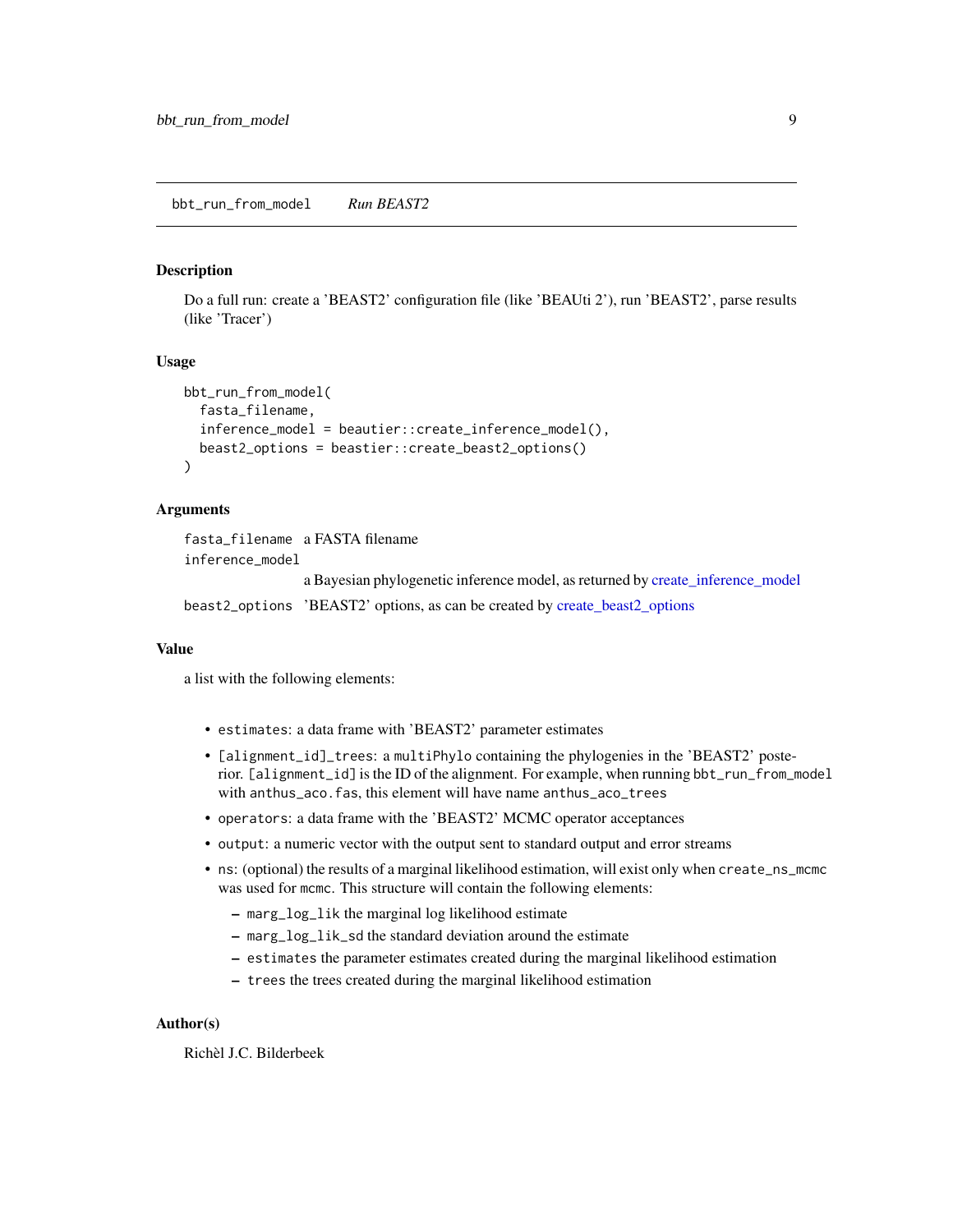# <span id="page-9-0"></span>See Also

Use [remove\\_burn\\_ins](#page-0-0) to remove the burn-ins from the posterior's estimates (posterior\$estimates)

#### Examples

```
if (beastier::is_on_ci() && is_beast2_installed()) {
 beastier::remove_beaustier_folders()
 beastier::check_empty_beaustier_folders()
 # Simple short inference
 inference_model <- create_test_inference_model()
 # Default BEAST2 options
 beast2_options <- create_beast2_options()
 bbt_run_from_model(
    fasta_filename = get_babette_path("anthus_aco.fas"),
    inference_model = inference_model,
   beast2_options = beast2_options
 )
 # Cleanup
 bbt_delete_temp_files(
    inference_model = inference_model,
   beast2_options = beast2_options
 \lambdabeastier::remove_beaustier_folders()
 beastier::check_empty_beaustier_folders()
}
```
<span id="page-9-1"></span>bbt\_self\_test *Do a self test to verify [babette](#page-1-1) that works correctly.*

# Description

Do a self test to verify [babette](#page-1-1) that works correctly.

#### Usage

```
bbt_self_test(beast2_options = beastier::create_beast2_options())
```
#### Arguments

beast2\_options 'BEAST2' options, as can be created by [create\\_beast2\\_options](#page-0-0)

# Author(s)

Richèl J.C. Bilderbeek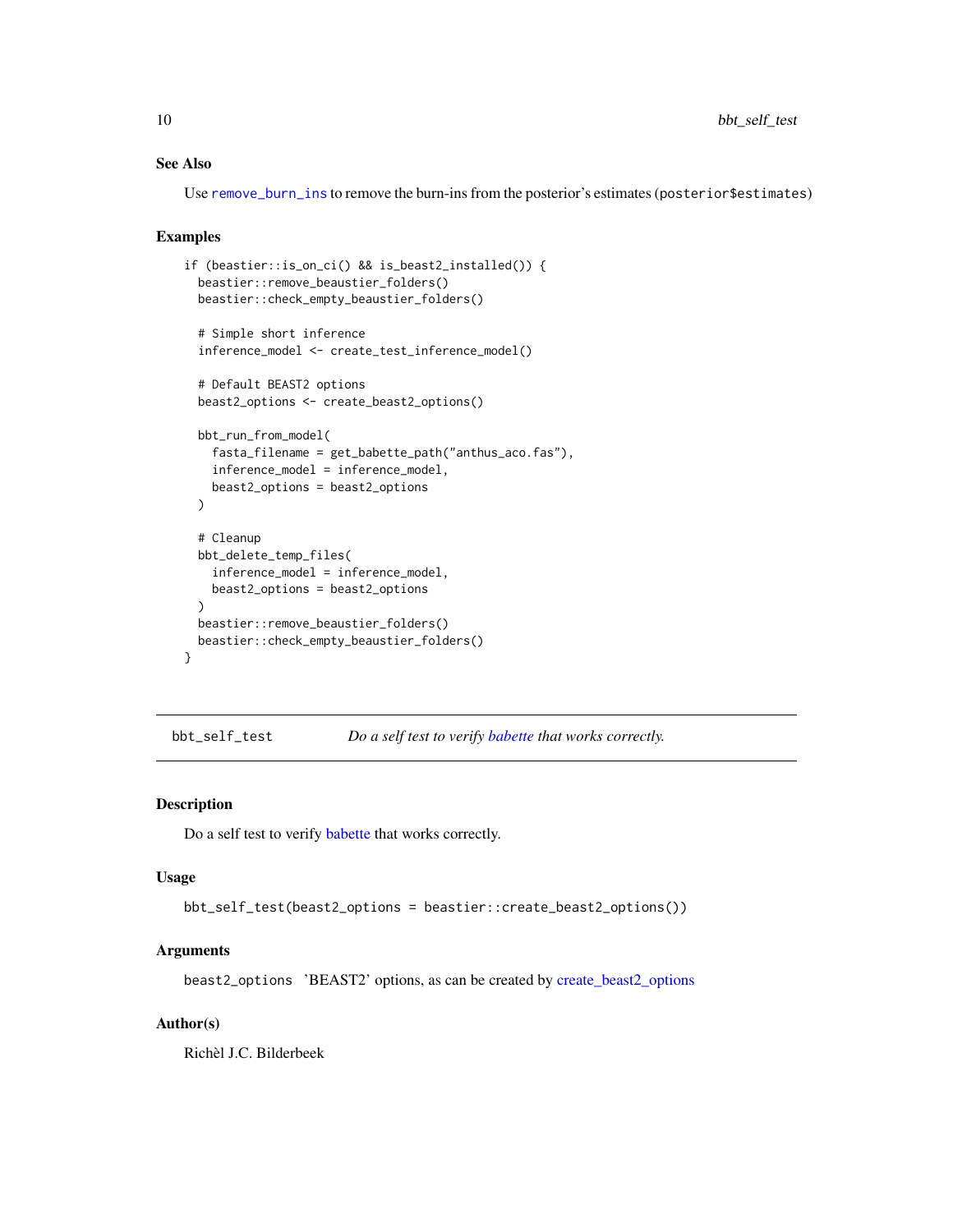# <span id="page-10-0"></span>check\_beast2\_pkgs 11

# Examples

```
if (beastier::is_on_ci() && is_beast2_installed()) {
 beastier::remove_beaustier_folders()
 beastier::check_empty_beaustier_folders()
 bbt_self_test()
 beastier::remove_beaustier_folders()
 beastier::check_empty_beaustier_folders()
}
```
check\_beast2\_pkgs *Checks if* [bbt\\_run](#page-5-1) *has the 'BEAST2' packages needed to process its arguments. Will [stop](#page-0-0) if not.*

# Description

For example, to use a Nested Sampling MCMC, the 'BEAST2' 'NS' package needs to be installed.

#### Usage

```
check_beast2_pkgs(mcmc, beast2_path = get_default_beast2_bin_path())
```
#### Arguments

| mcmc        | the MCMC options, see create_mcmc                                                                                                                                                                                                                                                 |
|-------------|-----------------------------------------------------------------------------------------------------------------------------------------------------------------------------------------------------------------------------------------------------------------------------------|
| beast2_path | name of either a 'BEAST2' binary file (usually simply beast) or a 'BEAST2'<br>jar file (usually has a .jar extension). Use get_default_beast2_bin_path to<br>get the default BEAST binary file's path Use get_default_beast2_jar_path<br>to get the default BEAST jar file's path |
|             |                                                                                                                                                                                                                                                                                   |

```
if (is_beast2_installed()) {
 beastier::remove_beaustier_folders()
 beastier::check_empty_beaustier_folders()
 # Minimal BEAST2 setup
 check_beast2_pkgs(mcmc = create_mcmc())
 # BEAST2 with NS package installed
 if (is_beast2_ns_pkg_installed()) {
    check_beast2_pkgs(mcmc = create_ns_mcmc())
 }
 beastier::remove_beaustier_folders()
 beastier::check_empty_beaustier_folders()
}
```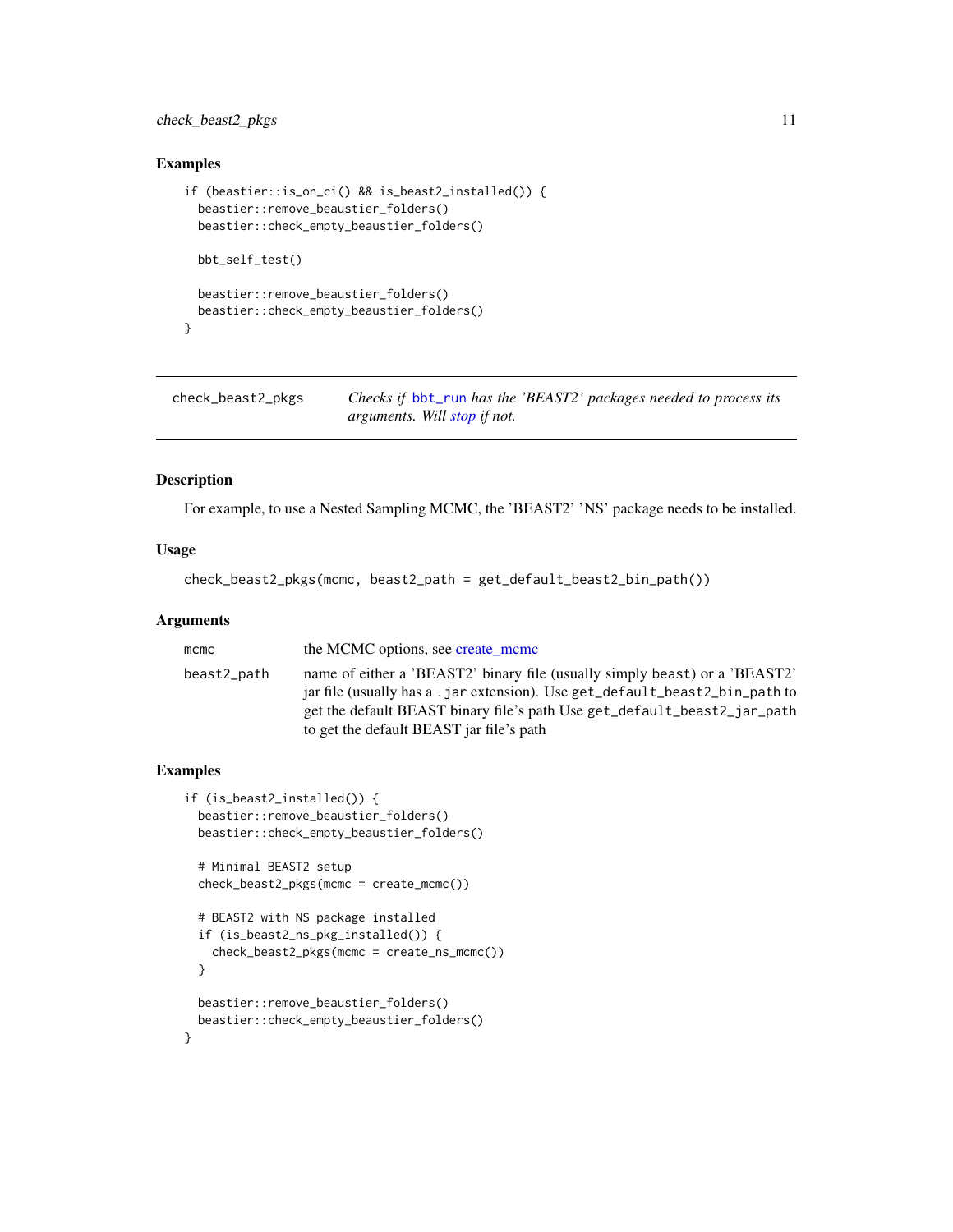```
create_test_bbt_run_output
```
*Get an example output of* [bbt\\_run](#page-5-1) *or* [bbt\\_run\\_from\\_model](#page-8-1)*.*

# Description

This output is used in testing.

# Usage

```
create_test_bbt_run_output()
```
#### Value

the same results as [bbt\\_run](#page-5-1) or [bbt\\_run\\_from\\_model](#page-8-1)

#### Author(s)

Richèl J.C. Bilderbeek

# Examples

```
beastier::remove_beaustier_folders()
beastier::check_empty_beaustier_folders()
```
create\_test\_bbt\_run\_output()

```
beastier::remove_beaustier_folders()
beastier::check_empty_beaustier_folders()
```
<span id="page-11-1"></span>create\_test\_ns\_output *Create NS testing output*

# Description

Create testing output similar to when running a 'BEAST2' run with nested sampling

# Usage

```
create_test_ns_output()
```
#### Author(s)

Richèl J.C. Bilderbeek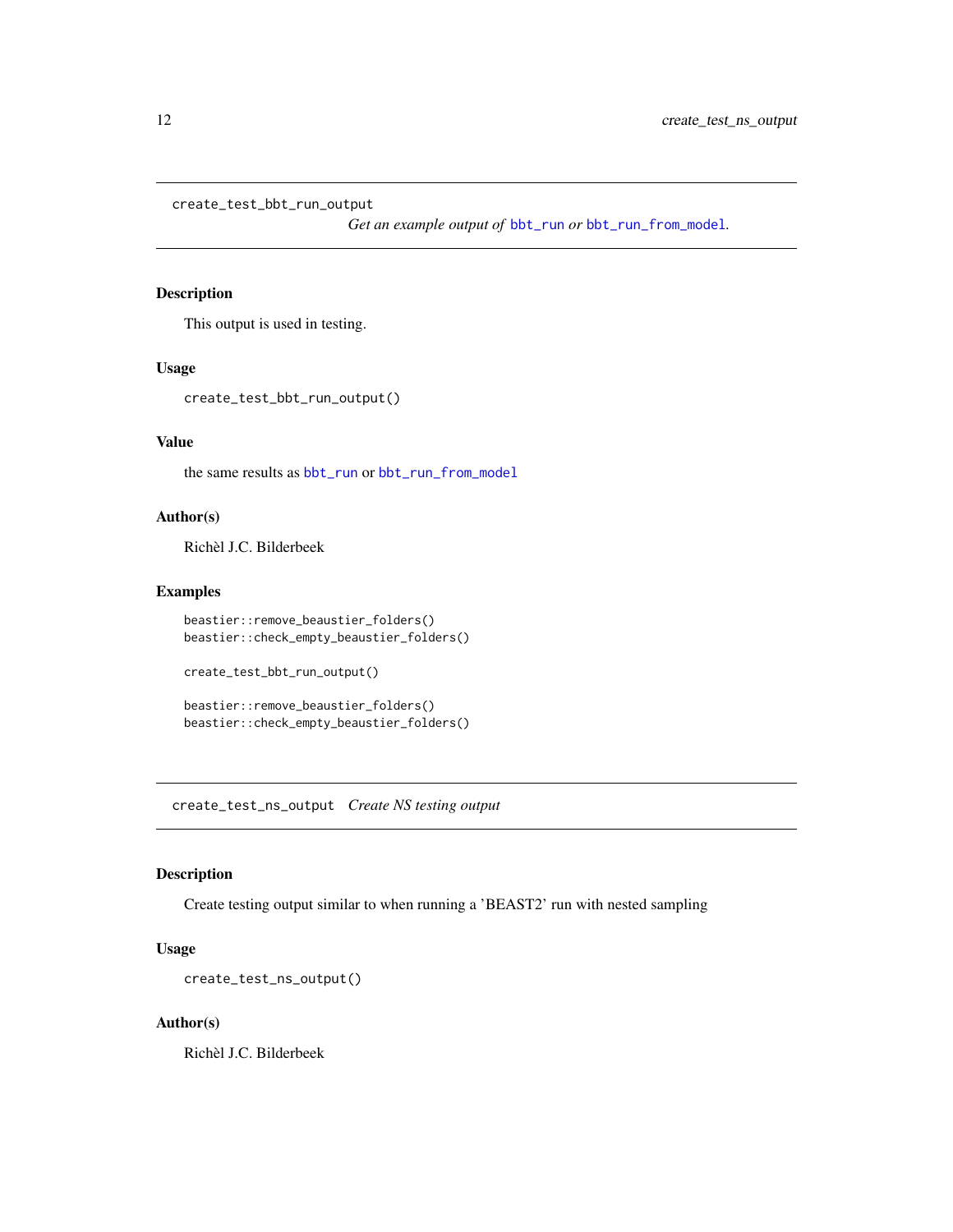# <span id="page-12-0"></span>default\_params\_doc 13

# See Also

Use [parse\\_beast2\\_output\\_to\\_ns](#page-17-1)to parse this output to a Nested Sampling result. See [create\\_ns\\_mcmc](#page-0-0) to see how to do a marginal likelihood estimation using Nested Sampling.

#### Examples

```
beastier::remove_beaustier_folders()
beastier::check_empty_beaustier_folders()
```

```
create_test_ns_output()
```

```
beastier::remove_beaustier_folders()
beastier::check_empty_beaustier_folders()
```

| default_params_doc |                       | This function does nothing. It is intended to inherit is parameters' |
|--------------------|-----------------------|----------------------------------------------------------------------|
|                    | <i>documentation.</i> |                                                                      |

# Description

This function does nothing. It is intended to inherit is parameters' documentation.

#### Usage

```
default_params_doc(
 beast2_input_filename,
  beast2_options,
 beast2_output_log_filename,
  beast2_output_state_filename,
  beast2_output_trees_filenames,
  beast2_path,
 beast2_working_dir,
  cleanup,
  clock_model,
  clock_models,
  fasta_filename,
  fasta_filenames,
  inference_model,
 mcmc,
 mrca_prior,
 mrca_priors,
  overwrite,
  rng_seed,
  site_model,
  site_models,
  tipdates_filename,
  tree_prior,
```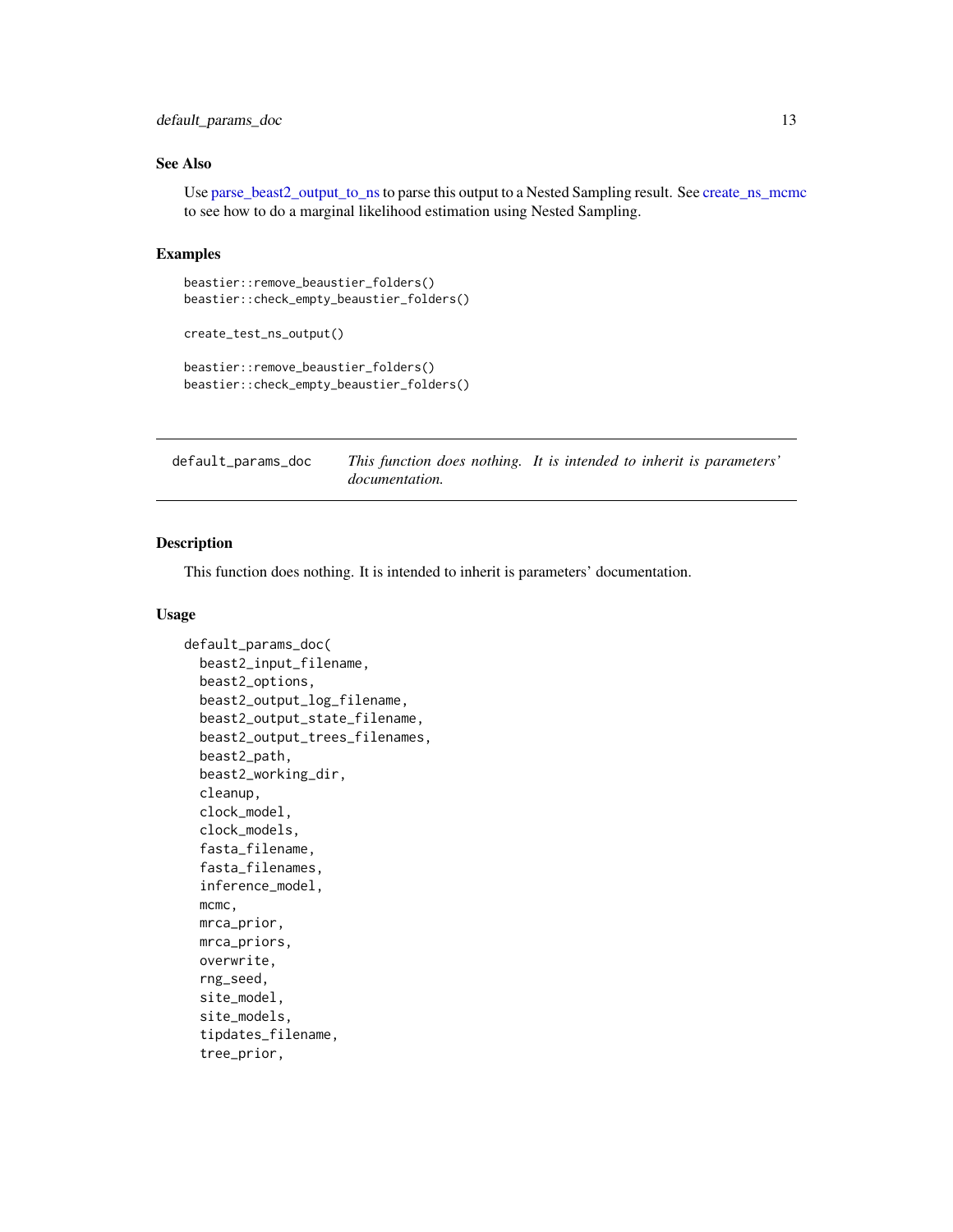```
tree_priors,
  verbose
)
```
#### Arguments

beast2\_input\_filename

path of the 'BEAST2' configuration file. By default, this file is put in a temporary folder with a random filename, as the user needs not read it: it is used as input of 'BEAST2'. Specifying a beast2\_input\_filename allows to store that file in a more permanently stored location.

beast2\_options 'BEAST2' options, as can be created by [create\\_beast2\\_options](#page-0-0)

beast2\_output\_log\_filename

name of the log file created by 'BEAST2', containing the parameter estimates in time. By default, this file is put a temporary folder with a random filename, as the user needs not read it: its content is parsed and returned by this function. Specifying a beast2\_output\_log\_filename allows to store that file in a more permanently stored location.

beast2\_output\_state\_filename

name of the final state file created by 'BEAST2', containing the operator acceptances. By default, this file is put a temporary folder with a random filename, as the user needs not read it: its content is parsed and returned by this function. Specifying a beast2\_output\_state\_filename allows to store that file in a more permanently stored location.

beast2\_output\_trees\_filenames

name of the one or more trees files created by 'BEAST2', one per alignment. By default, these files are put a temporary folder with a random filename, as the user needs not read it: their content is parsed and returned by this function. Specifying beast2\_output\_trees\_filenames allows to store these one or more files in a more permanently stored location.

beast2\_path name of either a 'BEAST2' binary file (usually simply beast) or a 'BEAST2' jar file (usually has a .jar extension). Use get\_default\_beast2\_bin\_path to get the default BEAST binary file's path Use get\_default\_beast2\_jar\_path to get the default BEAST jar file's path

beast2\_working\_dir

the folder 'BEAST2' will work in. This is an (empty) temporary folder by default. This allows to call 'BEAST2' in multiple parallel processes, as each process can have its own working directory

cleanup set to FALSE to keep all temporary files

clock\_model one clock model, see [create\\_clock\\_model](#page-0-0)

- clock\_models one or more clock models, see [create\\_clock\\_models](#page-0-0)
- fasta\_filename a FASTA filename

```
fasta_filenames
```
one or more FASTA filename, each with one alignment

inference\_model

a Bayesian phylogenetic inference model, as returned by [create\\_inference\\_model](#page-0-0)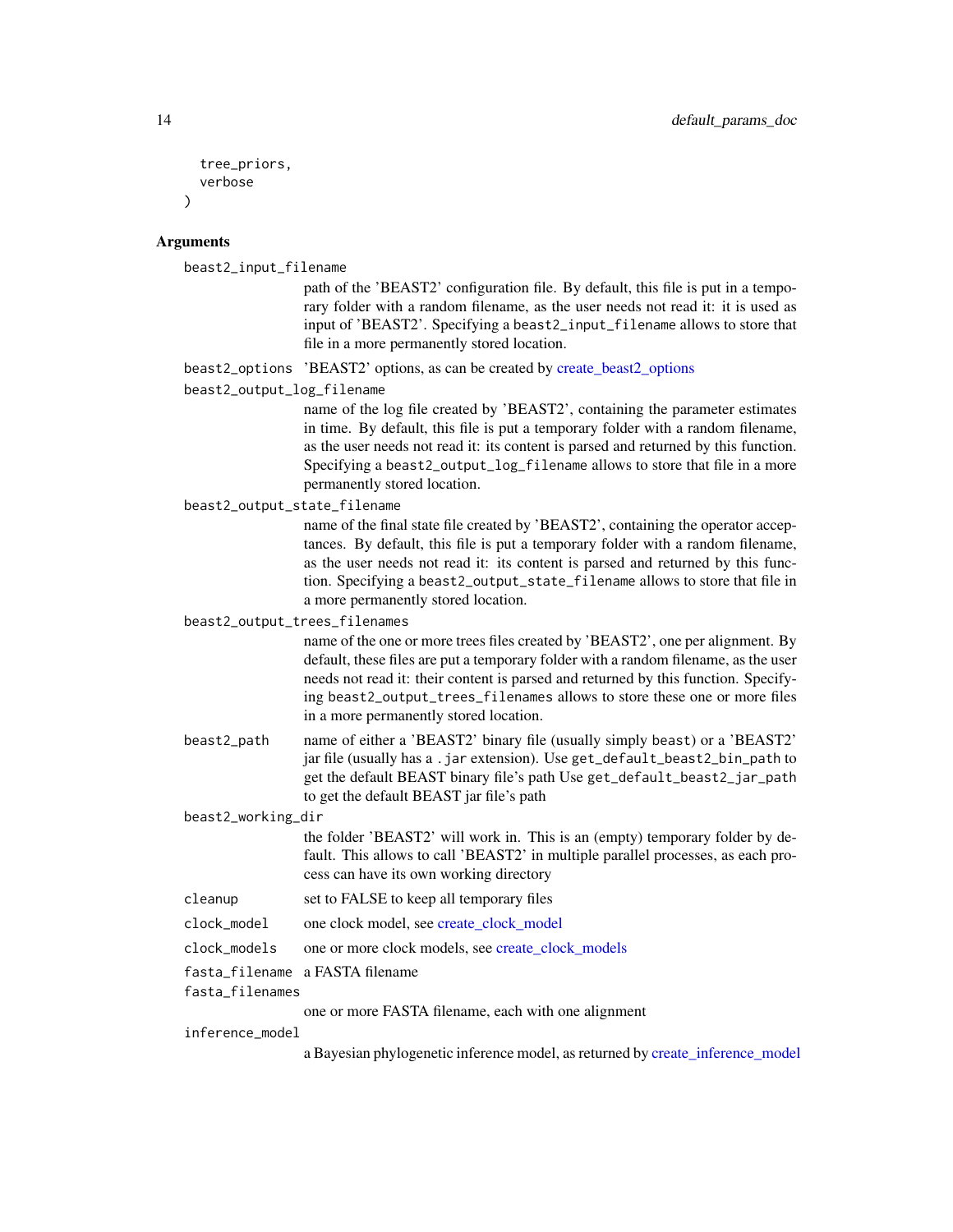<span id="page-14-0"></span>

| $m$ $cm$ $c$                                                                        | the MCMC options, see create_mcmc                                                                                                                                                                                                                                                                                                                                                                                                                                                                                                                |
|-------------------------------------------------------------------------------------|--------------------------------------------------------------------------------------------------------------------------------------------------------------------------------------------------------------------------------------------------------------------------------------------------------------------------------------------------------------------------------------------------------------------------------------------------------------------------------------------------------------------------------------------------|
| mrca_prior                                                                          | one Most Recent Common Ancestor prior, as returned by create_mrca_prior                                                                                                                                                                                                                                                                                                                                                                                                                                                                          |
| mrca_priors                                                                         | a list of one or more Most Recent Common Ancestor priors, as returned by<br>create_mrca_prior                                                                                                                                                                                                                                                                                                                                                                                                                                                    |
| overwrite                                                                           | will 'BEAST2' overwrite files? Like 'BEAST2', this is set to TRUE by default.<br>If TRUE, 'BEAST2' will overwrite the beast2_options\$output_state_filename<br>if its present. If FALSE, 'BEAST2' will not overwrite the beast2_options\$output_state_filename<br>if its present and babette will give an error message. Note that if overwrite<br>is set to FALSE when a tracelog (see create_tracelog), screenlog (see cre-<br>ate_screenlog) or treelog (see create_treelog) file already exists, 'BEAST2'<br>(and thus babette) will freeze. |
| rng_seed                                                                            | the random number generator seed. Must be either NA or a positive non-zero<br>value. An RNG seed of NA results in 'BEAST2' picking a random seed.                                                                                                                                                                                                                                                                                                                                                                                                |
| site_model                                                                          | one site model, see create_site_models                                                                                                                                                                                                                                                                                                                                                                                                                                                                                                           |
| one or more site models, see create_site_models<br>site_models<br>tipdates_filename |                                                                                                                                                                                                                                                                                                                                                                                                                                                                                                                                                  |
|                                                                                     | name of the file containing tip dates                                                                                                                                                                                                                                                                                                                                                                                                                                                                                                            |
| tree_prior                                                                          | one tree priors, as created by create_tree_prior                                                                                                                                                                                                                                                                                                                                                                                                                                                                                                 |
| tree_priors                                                                         | one or more tree priors, see create_tree_priors                                                                                                                                                                                                                                                                                                                                                                                                                                                                                                  |
| verbose                                                                             | set to TRUE for more output                                                                                                                                                                                                                                                                                                                                                                                                                                                                                                                      |

#### Note

This is an internal function, so it should be marked with @noRd. This is not done, as this will disallow all functions to find the documentation parameters

# Author(s)

Richèl J.C. Bilderbeek

get\_alignment\_ids\_from\_xml

*Get the alignment IDs from one or more 'BEAST2' XML input files.*

# Description

Get the alignment IDs from one or more 'BEAST2' XML input files.

# Usage

get\_alignment\_ids\_from\_xml(xml\_filename)

# Arguments

xml\_filename name of a 'BEAST2' XML input file.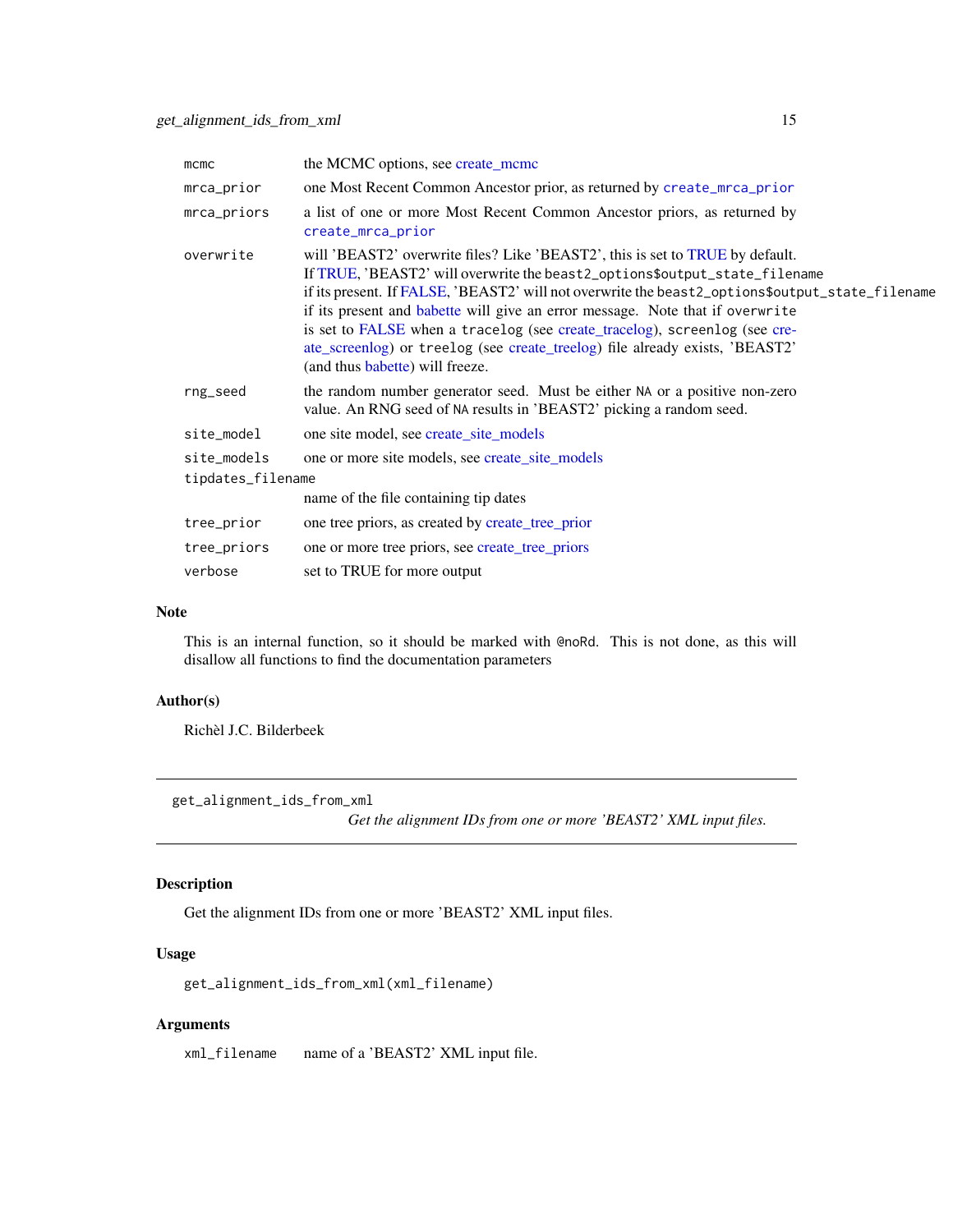<span id="page-15-0"></span>a character vector with one or more alignment IDs.

# Author(s)

Richèl J.C. Bilderbeek

# Examples

```
beastier::remove_beaustier_folders()
beastier::check_empty_beaustier_folders()
alignment_ids <- get_alignment_ids_from_xml(
  get_babette_path("anthus_2_4.xml")
\lambdabeastier::remove_beaustier_folders()
beastier::check_empty_beaustier_folders()
```
<span id="page-15-1"></span>get\_babette\_path *Get the full path of a file in the* inst/extdata *folder*

# Description

Get the full path of a file in the inst/extdata folder

# Usage

```
get_babette_path(filename)
```
#### Arguments

filename the file's name, without the path

#### Value

the full path of the filename, if and only if the file is present. Will stop otherwise.

# Author(s)

Richèl J.C. Bilderbeek

#### See Also

for more files, use [get\\_babette\\_paths](#page-16-1)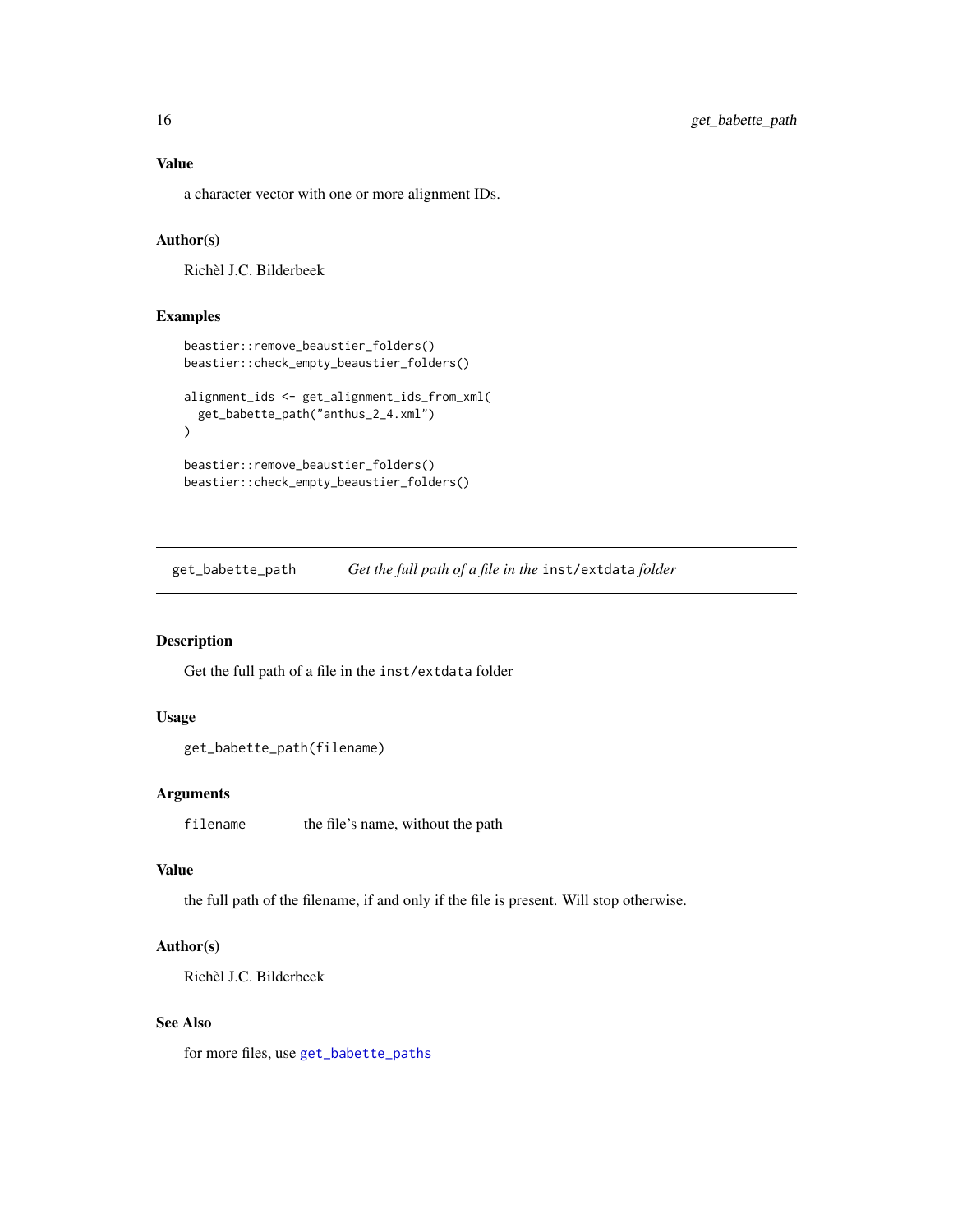# <span id="page-16-0"></span>get\_babette\_paths 17

#### Examples

```
beastier::remove_beaustier_folders()
beastier::check_empty_beaustier_folders()
get_babette_path("anthus_aco.fas")
beastier::remove_beaustier_folders()
beastier::check_empty_beaustier_folders()
```
<span id="page-16-1"></span>get\_babette\_paths *Get the full paths of files in the* inst/extdata *folder*

# Description

Get the full paths of files in the inst/extdata folder

### Usage

```
get_babette_paths(filenames)
```
#### Arguments

filenames the files' names, without the path

# Value

the filenames' full paths, if and only if all files are present. Will stop otherwise.

# Author(s)

Richèl J.C. Bilderbeek

# See Also

for one file, use [get\\_babette\\_path](#page-15-1)

```
beastier::remove_beaustier_folders()
beastier::check_empty_beaustier_folders()
get_babette_paths(c("anthus_aco.fas", "anthus_nd2.fas"))
beastier::remove_beaustier_folders()
beastier::check_empty_beaustier_folders()
```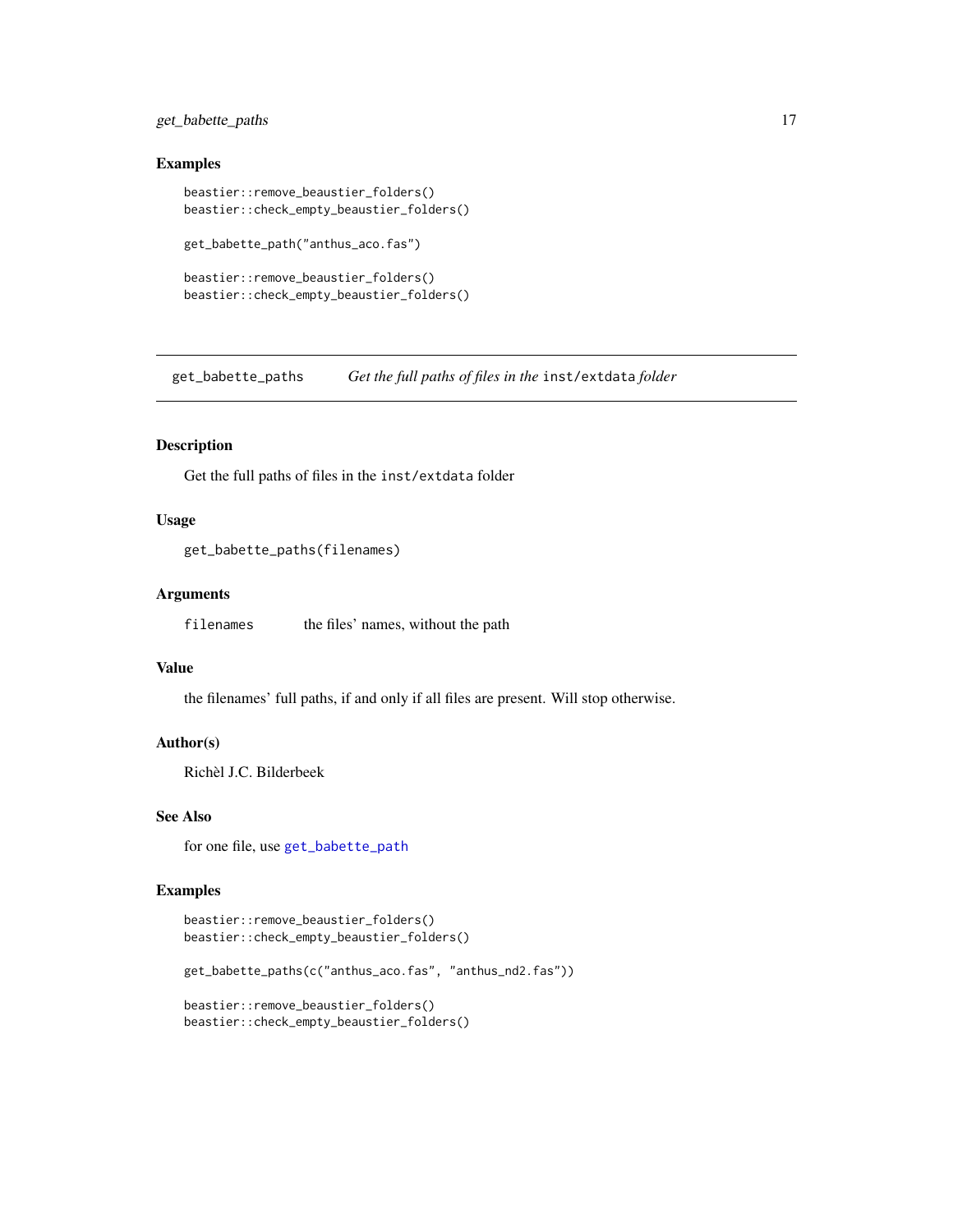<span id="page-17-0"></span>parse\_beast2\_output *Process the 'BEAST2' output dependent on 'BEAST2' package specifics*

# Description

Process the 'BEAST2' output dependent on 'BEAST2' package specifics

#### Usage

```
parse_beast2_output(out, inference_model)
```
# Arguments

out a list with the complete babette output, with elements:

• output textual output of a 'BEAST2' run

inference\_model

a Bayesian phylogenetic inference model, as returned by [create\\_inference\\_model](#page-0-0)

# Value

complete babette output with added attributes, which depends on the 'BEAST2' package.

- marg\_log\_lik the marginal log likelihood estimate
- marg\_log\_lik\_sd the standard deviation around the estimate
- estimates the parameter estimates created during the marginal likelihood estimation
- trees the trees created during the marginal likelihood estimation

#### Author(s)

Richèl J.C. Bilderbeek

<span id="page-17-1"></span>parse\_beast2\_output\_to\_ns *Parse BEAST2 NS output*

# Description

Parse the BEAST2 output when run with the BEAST2 NS ('Nested Sampling') package.

#### Usage

parse\_beast2\_output\_to\_ns(output)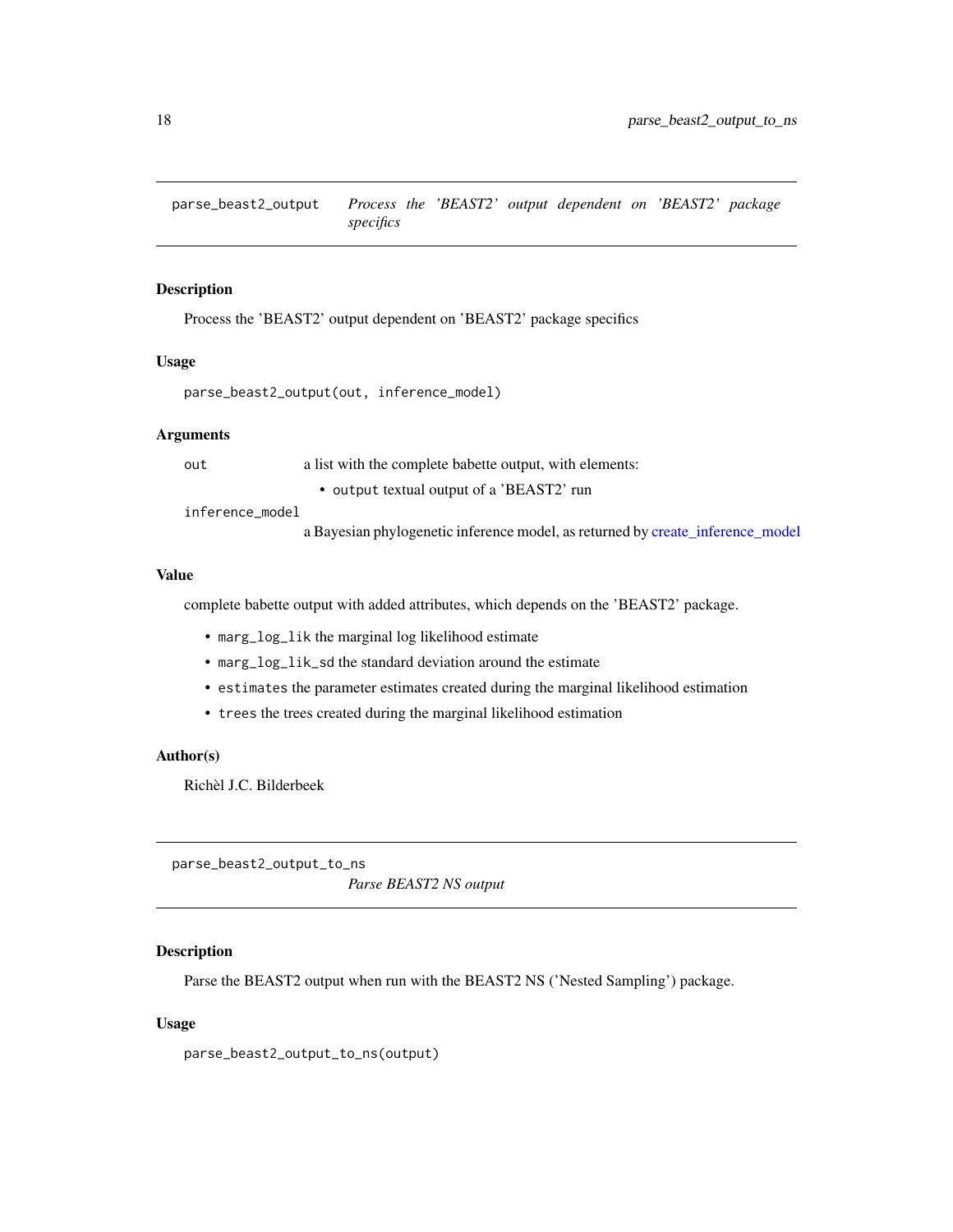# <span id="page-18-0"></span>plot\_densitree 19

# Arguments

output screen output

# Value

a list with the following elements:

- marg\_log\_lik the marginal log likelihood estimate
- marg\_log\_lik\_sd the standard deviation around the estimate

# Author(s)

Richèl J.C. Bilderbeek

# See Also

use [create\\_test\\_ns\\_output](#page-11-1) to obtain a test screen output.

# Examples

```
beastier::remove_beaustier_folders()
beastier::check_empty_beaustier_folders()
parse_beast2_output_to_ns(
  output = create_test_ns_output()
)
beastier::remove_beaustier_folders()
beastier::check_empty_beaustier_folders()
```
plot\_densitree *Draw multiple trees on top of one another.*

# Description

Draw multiple trees on top of one another.

# Usage

```
plot_densitree(phylos, ...)
```
# Arguments

| phylos | one or more phylogenies, must be of class multiPhylo  |
|--------|-------------------------------------------------------|
| .      | options to be passed to phangorn's densiTree function |

# Value

nothing. Will produce a plot.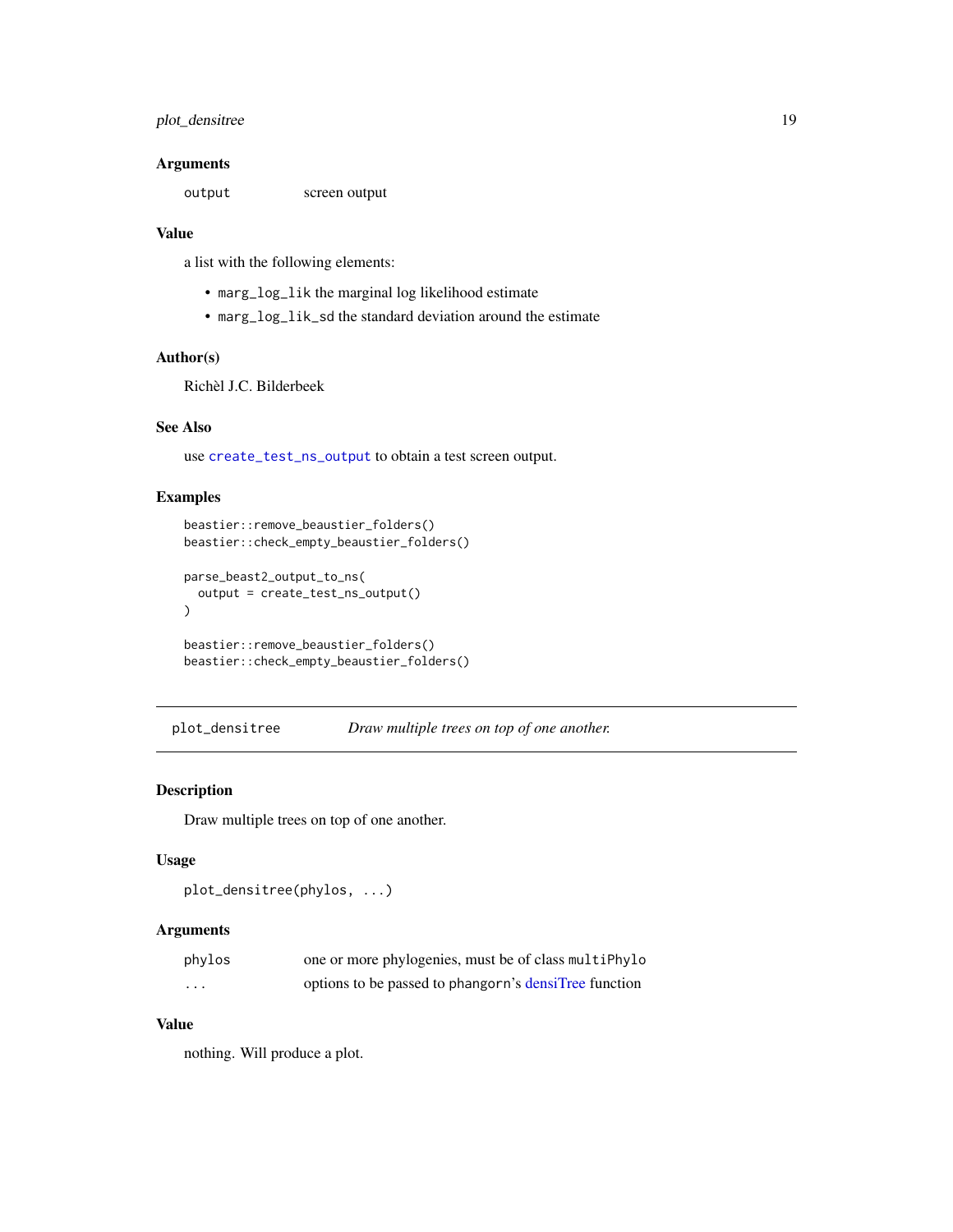# <span id="page-19-0"></span>Author(s)

Richèl J.C. Bilderbeek

#### Examples

```
if (beastier::is_on_ci() && is_beast2_installed()) {
 beastier::remove_beaustier_folders()
 beastier::check_empty_beaustier_folders()
 inference_model <- create_test_inference_model()
 beast2_options <- create_beast2_options()
  out <- bbt_run_from_model(
   get_babette_path("anthus_aco.fas"),
   inference_model = inference_model,
   beast2_options = beast2_options
 \lambdabbt_delete_temp_files(
    inference_model = inference_model,
   beast2_options = beast2_options
 )
 plot_densitree(out$anthus_aco_trees)
 # Clean up temporary files created by babette
 bbt_delete_temp_files(
   inference_model = inference_model,
   beast2_options = beast2_options
 \lambdabeastier::remove_beaustier_folders()
 beastier::check_empty_beaustier_folders()
}
```
prepare\_file\_creation *Internal function to prepare for 'BEAST2' creating files*

### Description

The inference model and 'BEAST2' options contain paths that may point to sub-sub-sub folders. Create those folders and test if these folders can be written to

#### Usage

```
prepare_file_creation(inference_model, beast2_options)
```
# Arguments

inference\_model

a Bayesian phylogenetic inference model, as returned by [create\\_inference\\_model](#page-0-0) beast2\_options 'BEAST2' options, as can be created by [create\\_beast2\\_options](#page-0-0)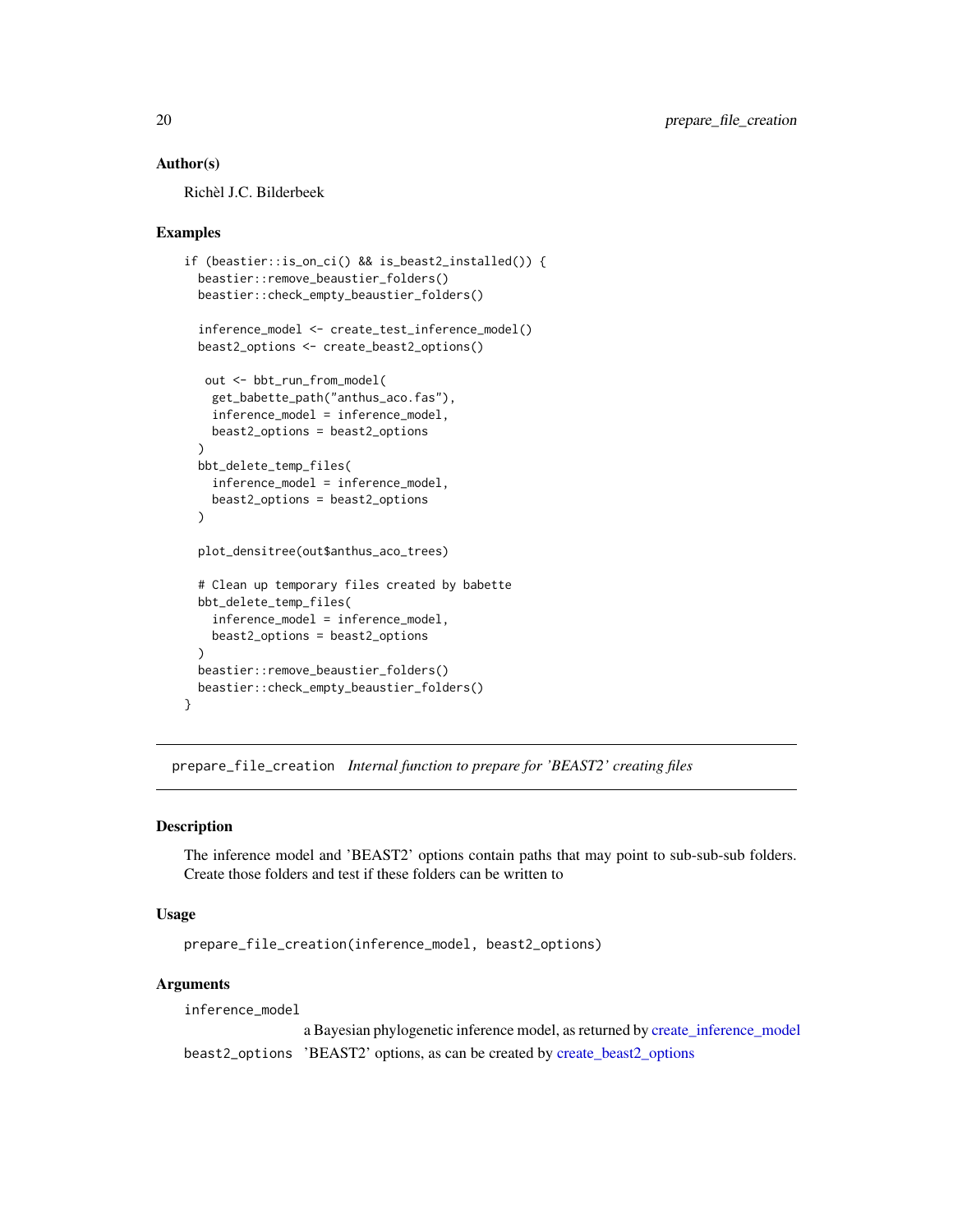# <span id="page-20-0"></span>update\_babette 21

#### Examples

```
# This example will fail on the CRAN
# r-oldrel-macos-x86_64 platform
if (rappdirs::app_dir()$os != "mac") {
 beastier::remove_beaustier_folders()
 beastier::check_empty_beaustier_folders()
 # For a test inference model, the files can be prepared
 inference_model <- create_test_inference_model()
 beast2_options <- create_beast2_options()
 prepare_file_creation(inference_model, beast2_options)
 beastier::remove_beaustier_folders()
 beastier::check_empty_beaustier_folders()
}
```
update\_babette *Update all babette dependencies, by installing their latest versions*

#### **Description**

Update all babette dependencies, by installing their latest versions

#### Usage

```
update_babette(upgrade = "default")
```
# Arguments

```
upgrade Should package dependencies be upgraded? One of "default", "ask", "always",
                  or "never". "default" respects the value of the R_REMOTES_UPGRADE environment
                  variable if set, and falls back to "ask" if unset. "ask" prompts the user for which
                  out of date packages to upgrade. For non-interactive sessions "ask" is equivalent
                  to "always". TRUE and FALSE are also accepted and correspond to "always" and
                  "never" respectively.
```
# Author(s)

Giovanni Laudanno, Richèl J.C. Bilderbeek

```
## Not run:
 # Updates the babette dependencies without asking
```

```
## End(Not run)
beastier::remove_beaustier_folders()
```